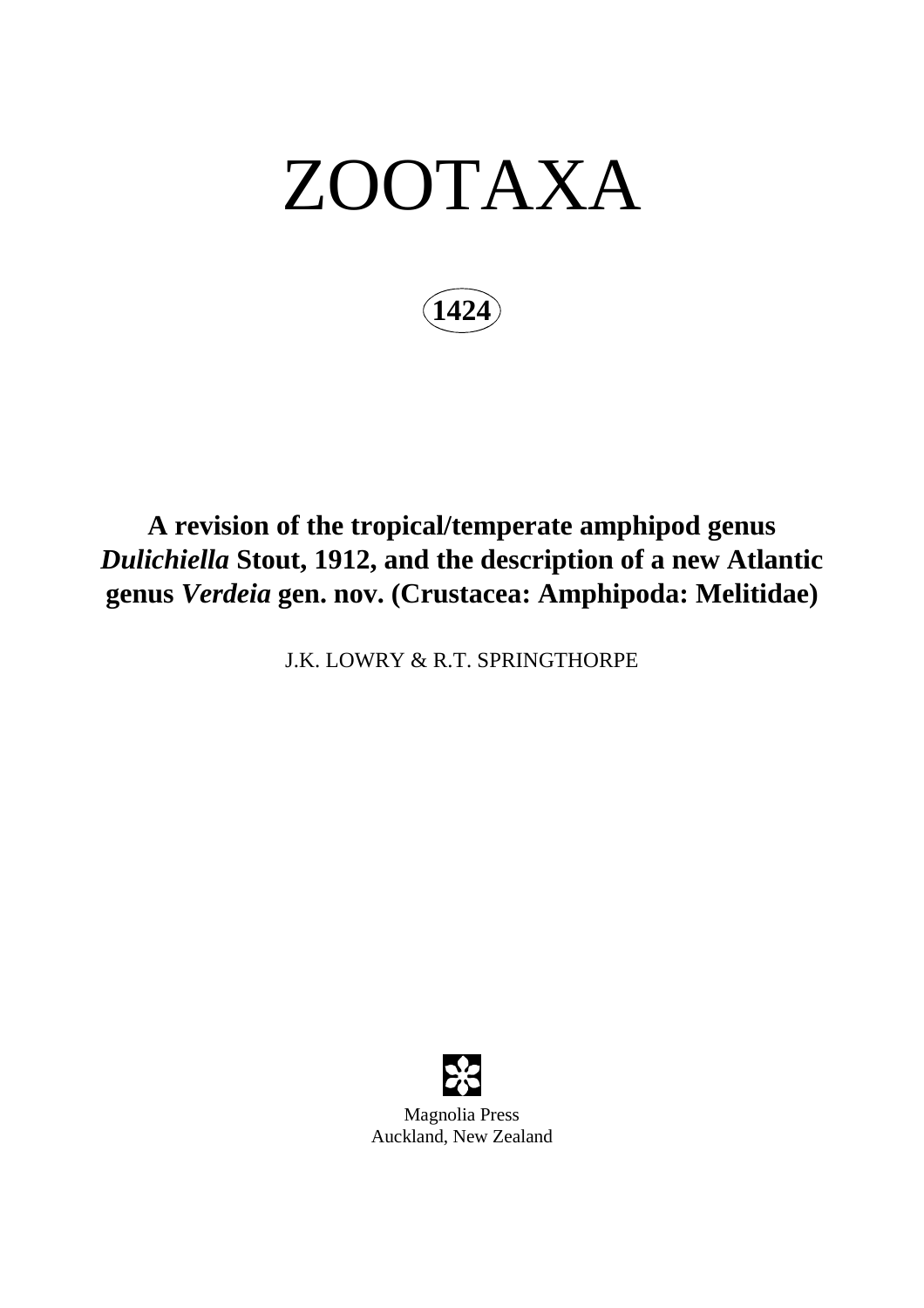#### J.K. LOWRY & R.T. SPRINGTHORPE

**A revision of the tropical/temperate amphipod genus** *Dulichiella* **Stout, 1912, and the description of a new Atlantic genus** *Verdeia* **gen. nov. (Crustacea: Amphipoda: Melitidae)** (*Zootaxa* 1424)

62 pp.; 30 cm. 12 Mar. 2007 ISBN 978-1-86977-095-2 (paperback) ISBN 978-1-86977-096-9 (Online edition)

FIRST PUBLISHED IN 2007 BY Magnolia Press P.O. Box 41-383 Auckland 1346 New Zealand e-mail: zootaxa@mapress.com http://www.mapress.com/zootaxa/

© 2007 Magnolia Press

All rights reserved.

No part of this publication may be reproduced, stored, transmitted or disseminated, in any form, or by any means, without prior written permission from the publisher, to whom all requests to reproduce copyright material should be directed in writing.

This authorization does not extend to any other kind of copying, by any means, in any form, and for any purpose other than private research use.

ISSN 1175-5326 (Print edition) ISSN 1175-5334 (Online edition)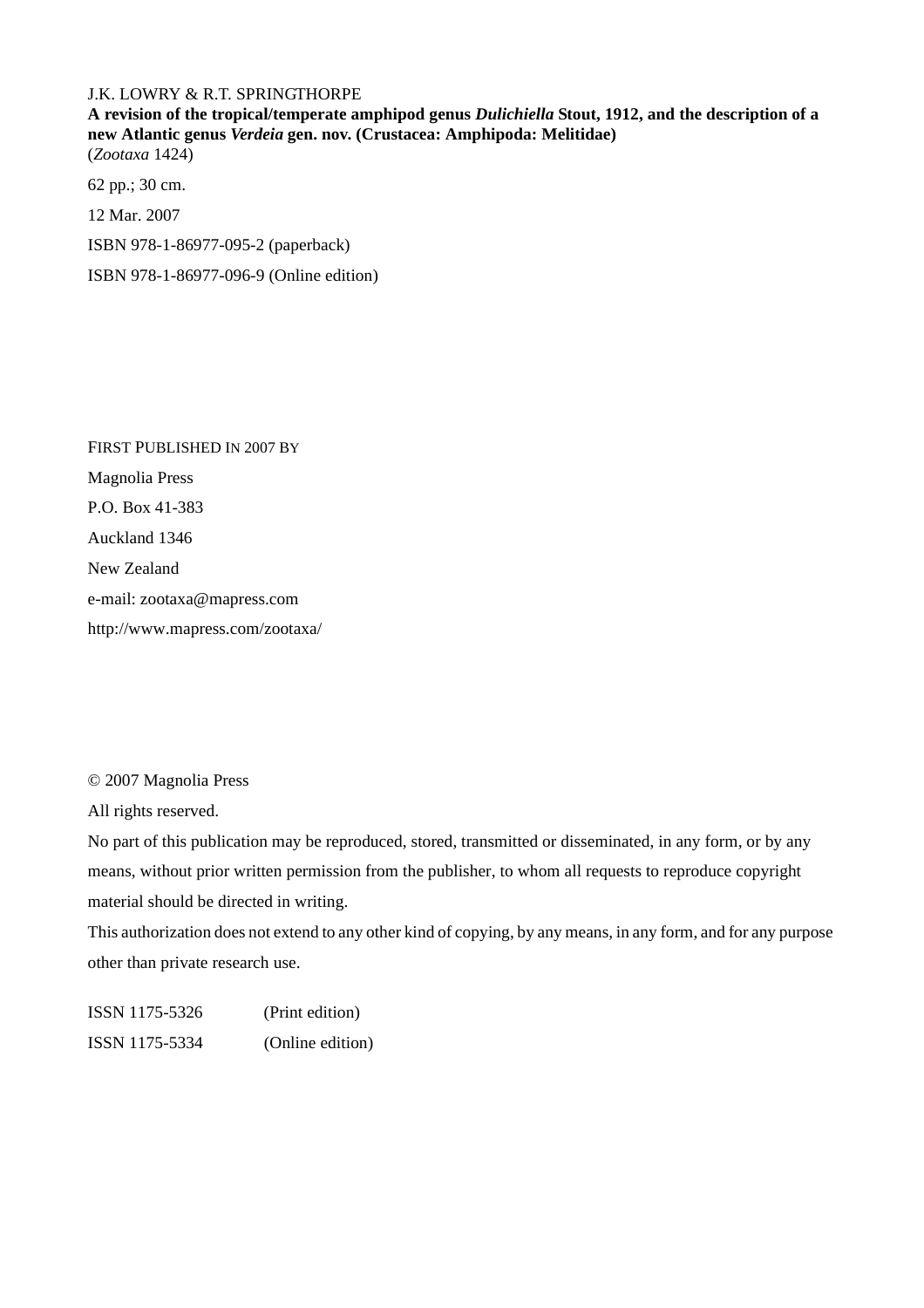

Copyright © 2007 · Magnolia Press



### A revision of the tropical/temperate amphipod genus Dulichiella Stout, 1912, and the description of a new Atlantic genus Verdeia gen. nov. (Crustacea: Amphipoda: Melitidae)

J.K. LOWRY & R.T. SPRINGTHORPE

Crustacea section, Australian Museum, 6 College Street, Sydney, New South Wales, 2010, Australia. E-mail: jim.lowry@autmus.gov.au; roger.springthorpe@austmus.gov.au

#### **Table of contents**